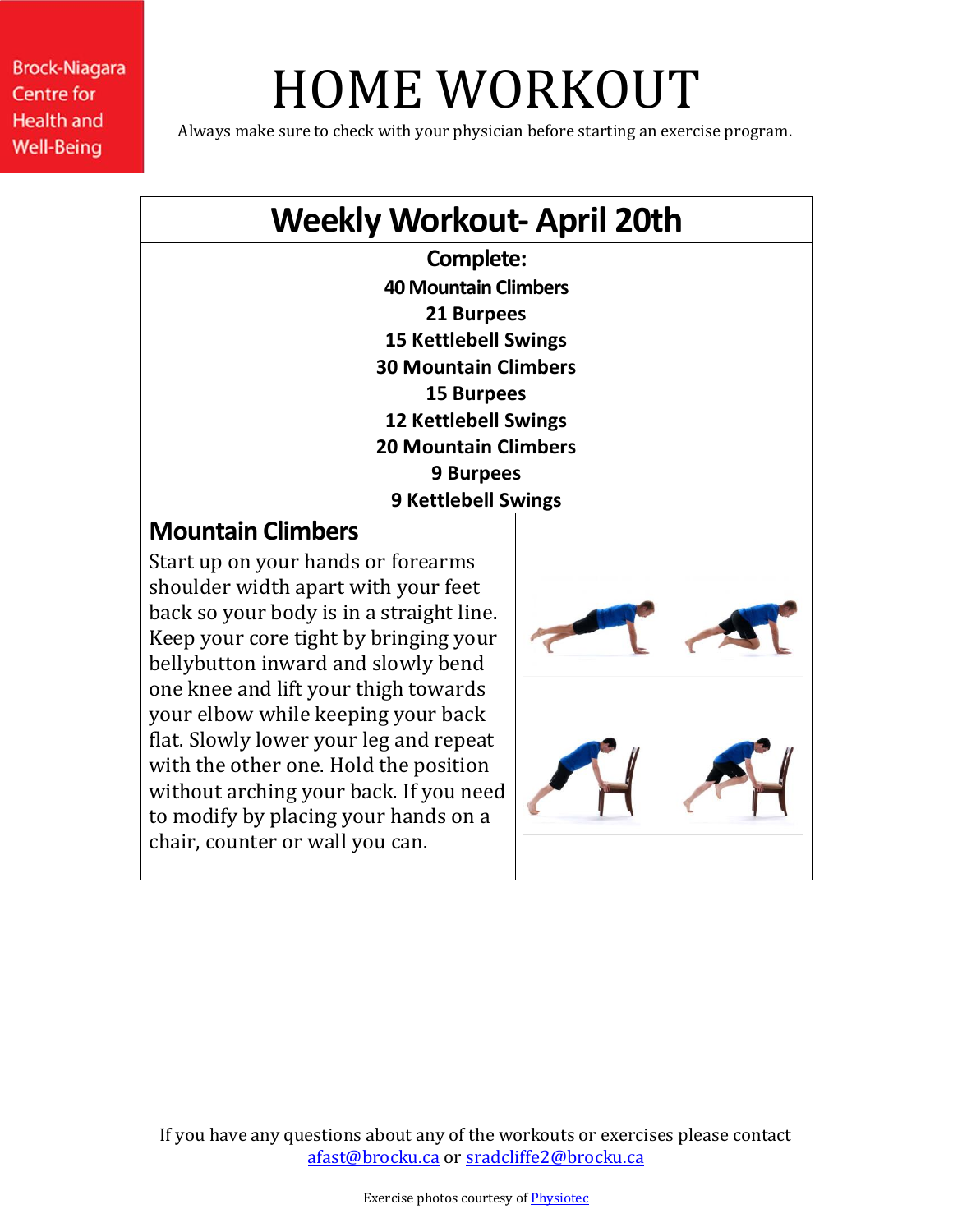## HOME WORKOUT

Always make sure to check with your physician before starting an exercise program.

#### **Burpees**

Start in a standing position with feet about shoulder width apart, lower yourself down until your chest is on the ground by jumping or stepping your feet backwards. After you are on the ground, stand back up and extend your arms overhead. To modify, instead of lowering your body all the way to the ground, use a table, chair or couch to lower your chest to.



### **Kettlebell Swings**

Start by standing tall with feet shoulder width apart and arms straight down in front. If you have a weight you can hold onto it but if not, bodyweight or any household object will be fine. Push your hips back, keeping your chest up and back flat while slightly bending your knees and letting your arms move backward between your legs. Extend your hips while bringing your arms up to eye level, then go back down, similar to a pendulum motion. Focus on keeping your core tight, head looking forward and squeezing your buttocks when you extend at the top.

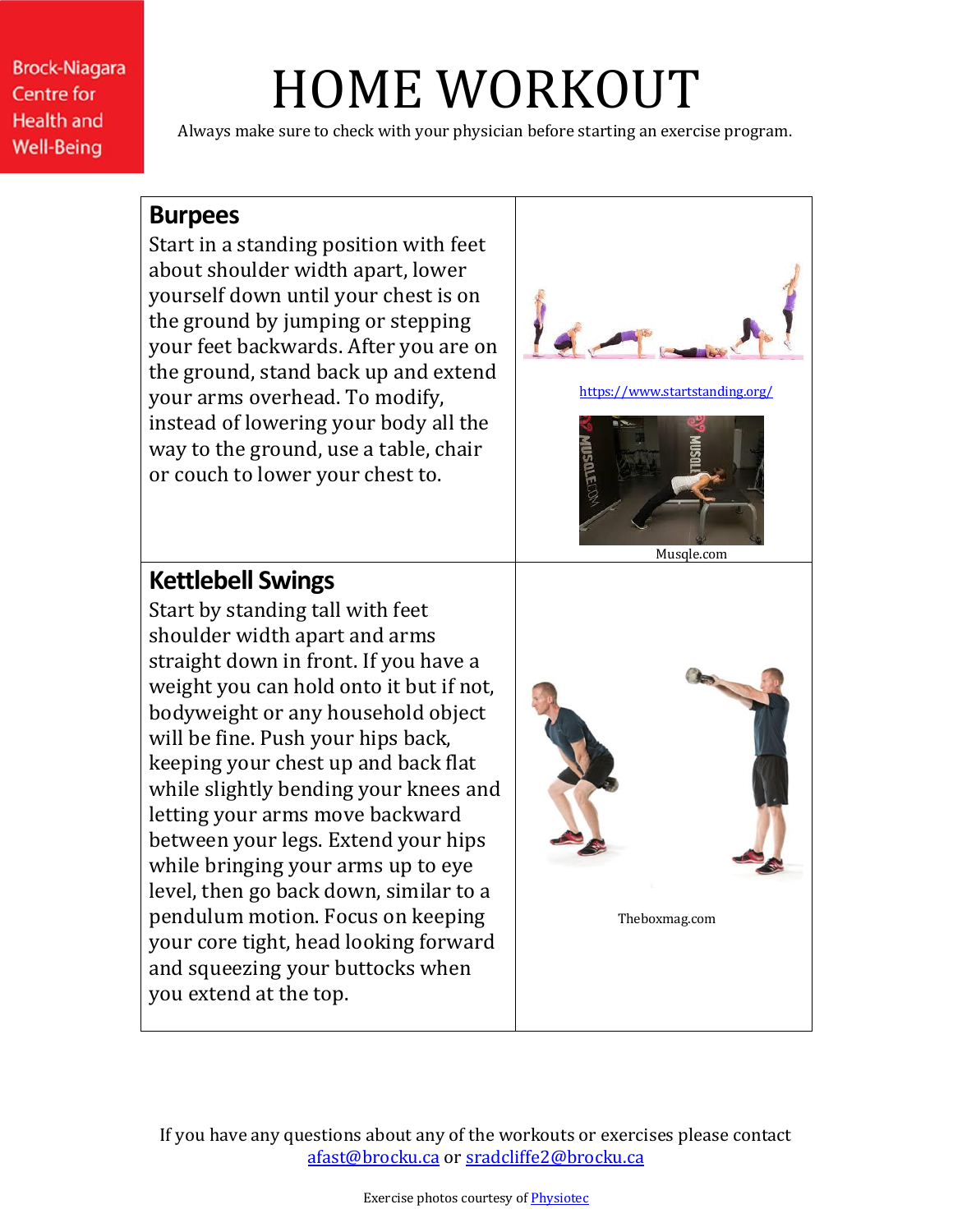# HOME WORKOUT

Always make sure to check with your physician before starting an exercise program.

### **Weekly Workout-Seated Variation**

**Complete: 40 Seated Battle Ropes 21 Seated Burpees 15 Seated Leg Tucks 30 Seated Battle Ropes 15 Seated Burpees 12 Seated Leg Tucks 20 Seated Battle Ropes 9 Seated Burpees 9 Seated Leg Tucks**

### **Seated Battle Ropes**

Sit tall in your chair keeping your core tight. Holding onto ropes if you have them, the corner of a blanket or towel in each hand, move your arms up and down one at a time in a continuous motion- almost as if you were trying to create waves. Each time your arm moves up and down is considered 1 repetition.



[https://www.youtube.com/watch?v=B\\_R8geAhRKk](https://www.youtube.com/watch?v=B_R8geAhRKk)

### **Seated Burpees**

Starting in a seated position with your feet flat, lean forward and reach down with both arms to try and touch the floor or as far as you can, then back up to a sitting position extending your arms overhead or as far as you are comfortable. Continue to reach for the ground and back up as fast as you can in a continuous motion. The goal of this movement is to elevate your heart rate.



[https://www.youtube.com/watch?v=0afxBp9](https://www.youtube.com/watch?v=0afxBp9D1cY) D<sub>1</sub>cY